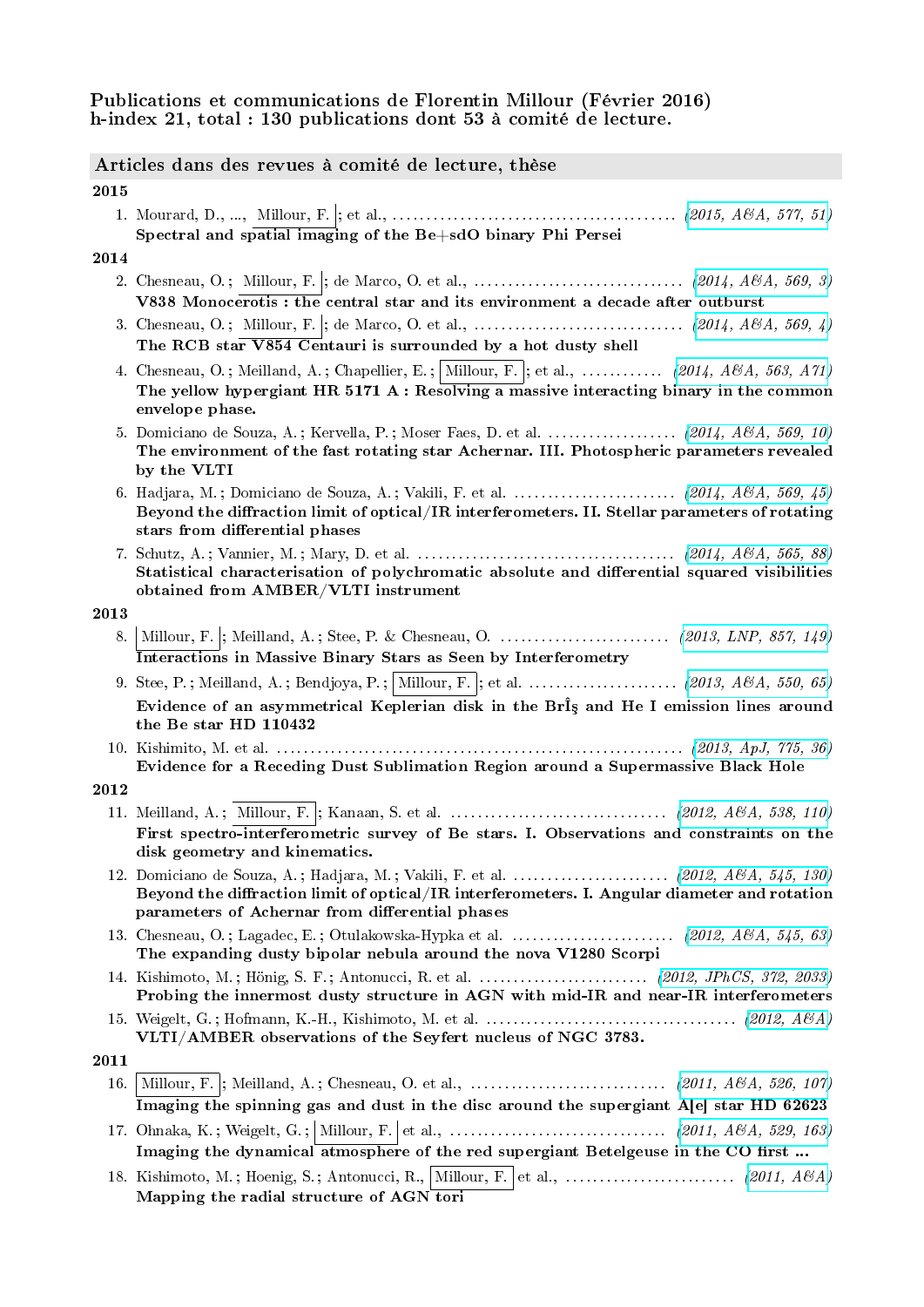|      | The binary Be star $\delta$ Scorpii at high spectral and spatial resolution. I. Disk geometry                                                                                                                    |
|------|------------------------------------------------------------------------------------------------------------------------------------------------------------------------------------------------------------------|
|      | The 2011 outburst of the recurrent nova T Pyxidis. Evidence for a face-on bipolar ejection                                                                                                                       |
|      | Spatio-spectral encoding of fringes in optical long-baseline interferometry. Example                                                                                                                             |
|      | The Galactic unclassified B[e] star HD 50138. II. The dusty circumstellar medium                                                                                                                                 |
|      | An investigation of the close environment of $\beta$ Cephei with the VEGA/CHARA                                                                                                                                  |
| 2010 |                                                                                                                                                                                                                  |
|      | VLTI/AMBER spectro-interferometric imaging of VX Sgr's inhomogenous                                                                                                                                              |
|      | Time, spatial, and spectral resolution of the H $\alpha$ line-formation region of Deneb and                                                                                                                      |
|      | Detection of high-velocity material from the wind-wind collision zone of Eta Carinae                                                                                                                             |
|      | 27. Meilland, A.; Kanaan, S.; Borges Fernandes, M. et al. $\ldots \ldots \ldots \ldots \ldots \ldots$ (2010, A&A, 512, 73)<br>Resolving the dusty circumstellar environment of the A[e] supergiant HD 62623 with |
| 2009 |                                                                                                                                                                                                                  |
| 28.  | VLTI/AMBER unveils a possible dusty pinwheel nebula in WR118.                                                                                                                                                    |
| 29.  | Millour, F.  ; Chesneau, O.; Borges Fernandes, M. et al.  (2009, A&A, 507, 317)<br>$\overline{A}$ binary engine fuelling HD 87643's complex circumstellar environment, using AMBER                               |
|      | $\cdots$<br>Resolving the asymmetric inner wind region of the yellow hypergiant $IRC+10420$                                                                                                                      |
|      | Spatially resolving the inhomogeneous structure of the dynamical atmosphere of                                                                                                                                   |
| 2008 |                                                                                                                                                                                                                  |
|      | $\delta$ Centauri : a new binary Be star detected by VLTI/AMBER spectro-interferometry                                                                                                                           |
|      | VLTI monitoring of the dust formation events of the Nova V1280 Sco                                                                                                                                               |
|      | 34. Nardetto, N.; Groh, J. H.; Kraus, S.; Millour, F. et Gillet, D.  (2008, A&A, 489, 1263)<br>High-resolution spectroscopy for Cepheids distance determination. IV. Time series of                              |
|      | 35. Domiciano de Souza, A.; Bendjoya, P.; Vakili, F.; Millour, F. & Petrov, R. G. (2008, A&A, 489, 5)<br>Diameter and photospheric structures of Canopus from AMBER/VLTI interferometry                          |
|      | J, H, K spectro-interferometry of the Mira variable S Orionis.                                                                                                                                                   |
| 2007 |                                                                                                                                                                                                                  |
| 37.  | Direct constraint on the distance of $\gamma^2$ Velorum from AMBER / VLTI observations.                                                                                                                          |
|      | An asymmetry detected in the disk of $\kappa$ CMa with AMBER/VLTI.                                                                                                                                               |
|      | Interferometric data reduction with AMBER/VLTI. Principle, estimators and illustration.                                                                                                                          |
|      | AMBER/VLTI interferometric observations of the recurrent Nova RS Oph 5 days after                                                                                                                                |
|      | First direct detection of a keplerian rotating disk around the Be star $\alpha$ Arae using                                                                                                                       |
|      |                                                                                                                                                                                                                  |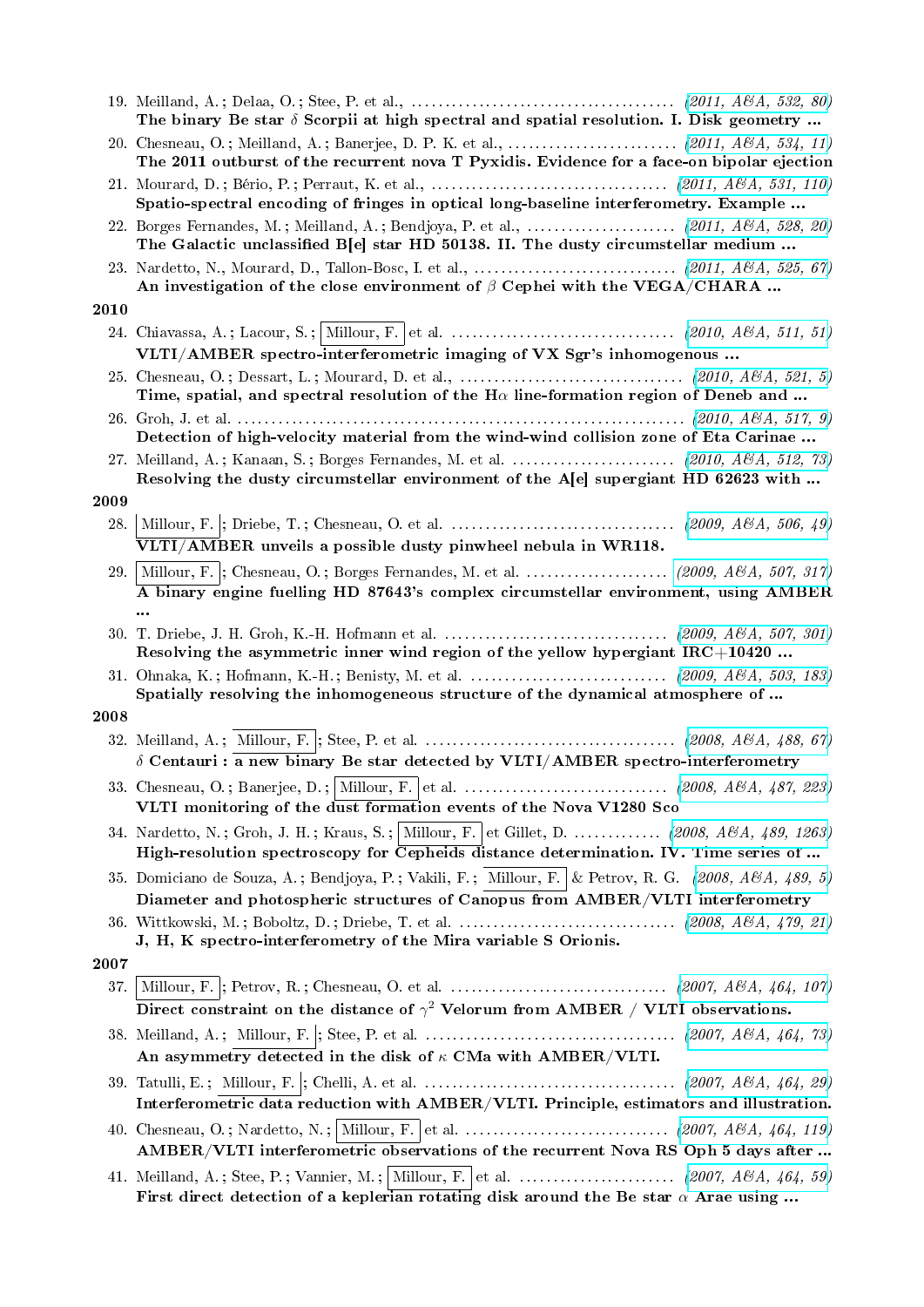|      | Near-infrared interferometry of $\eta$ Carinae with spectral resolutions of 1 500 and 12 000 |
|------|----------------------------------------------------------------------------------------------|
|      | Disk and Wind Interaction in the young stellar object MWC297 spatially resolved with         |
|      | Constraining the wind launching region in Herbig Ae stars : AMBER/VLTI                       |
|      | AMBER : optical analysis and configuration.                                                  |
|      | AMBER, the near-infrared spectro-interferometric three telescopes VLTI instrument.           |
| 2006 |                                                                                              |
|      | Interférométrie différentielle avec AMBER                                                    |

48. Vannier, M. ; Petrov, R. ; Lopez, B. & Millour, F. . . . . . . . . . . . . . . . . . . . . . . . [\(2006, MNRAS, 367, 825\)](http://adsabs.harvard.edu/abs/2006MNRAS.367..825V) Colour-differential interferometry for the observation of Extrasolar Planets.

# Édition de livres

### 2015

1. Lagadec, E. ; Millour, F. & Lanz, T. . . . . . . . . . . . . . . . . . . . . . . . . . . . . [\(2015, EAS pub. series, vol. 71-72\)](http://www.eas-journal.org/articles/eas/abs/2015/01/contents/contents.html) The Physics of Evolved Stars : A Conference Dedicated to the Memory of Olivier Chesneau

# 2014

2. Millour, F. et al. . . . . . . . . . . . . . . . . . . . . . . . . . . . . . . . . . . . . . . . . . . . . . . . [\(2014, EAS pub. series, vol. 69-70\)](http://www.eas-journal.org/articles/eas/abs/2014/04/contents/contents.html) What the Highest Angular Resolution Can Bring to Stellar Astrophysics ?

### Conférences invité, papiers invité, écoles d'été

#### 2015

1. Millour, F. . . . . . . . . . . . . . . . . . . . . . . . . . . . . . . . . . . . . . . . . . . . . . . [\(2015, Cologne summer school, Germany\)](http://hera.ph1.uni-koeln.de/~labadie/VLTI_School/Home.html) Closure phase and differential phase theory

### 2014

- 2. Millour, F. . . . . . . . . . . . . . . . . . . . . . . . . . . . . . . . . . . . . . . . . . . . . . . . . [\(2014, Valparaíso summer school, Chili\)](http://ifa.uv.cl/dfa/index.php?option=com_content&view=article&id=245&Itemid=207&lang=en) What to do with your data (image reconstruction)
- 3. Millour, F. . . . . . . . . . . . . . . . . . . . . . . . . . . . . . . . . . . . . . . . . . . . . . . . . [\(2014, Valparaíso summer school, Chili\)](http://ifa.uv.cl/dfa/index.php?option=com_content&view=article&id=245&Itemid=207&lang=en) What to do with your data (model-fitting)
- 4. Millour, F. . . . . . . . . . . . . . . . . . . . . . . . . . . . . . . . . . . . . . . . . . . . . . . . . [\(2014, Valparaíso summer school, Chili\)](http://ifa.uv.cl/dfa/index.php?option=com_content&view=article&id=245&Itemid=207&lang=en) AMBER DRS

# 2013

5. Millour, F. . . . . . . . . . . . . . . . . . . . . . . . . . . . . . . . . . . . . . . . . . . . [\(2013, Barcelonnette summer school, France\)](http://vltischool.sciencesconf.org/) Theory of optical long-baseline interferometry data reduction

2012

6. Millour, F. et al. . . . . . . . . . . . . . . . . . . . . . . . . . . . . . . . . . . . . . . . . . . . . . . . . . . . . . . . . [\(2012, Iguaçu falls, Brésil\)](http://www.eso.org/sci/meetings/2012/csdyn.html) Circumstellar matter studied with interferometry

### 2011

- 7. Millour, F. et al. . . . . . . . . . . . . . . . . . . . . . . . . . . . . . . . . . . . . . . . . . . . . . . . . . . . . . . . . . . . [\(2011, Rosco, France\)](http://lesia.obspm.fr/MagMas/cnrs_environment2011) Interactions in massive binary stars as seen by interferometry
- 8. Millour, F. et al. . . . . . . . . . . . . . . . . . . . . . . . . . . . . . . . . . . . . . . . . . . . . . . . . . . . . . [\(2011, Garching, Allemagne\)](http://www.eso.org/sci/meetings/2011/VLTI_2011.html) Spectro-interferometry of disks and winds

# 2010

9. Millour, F. et al. . . . . . . . . . . . . . . . . . . . . . . . . . . . . . . . . . . . . . . . . . . . . . . . . . . . . . . . . . . [\(2010, Rev. Mex., 38, 1\)](http://adsabs.harvard.edu/abs/2010RMxAC..38....1M) Hot stars and interferometry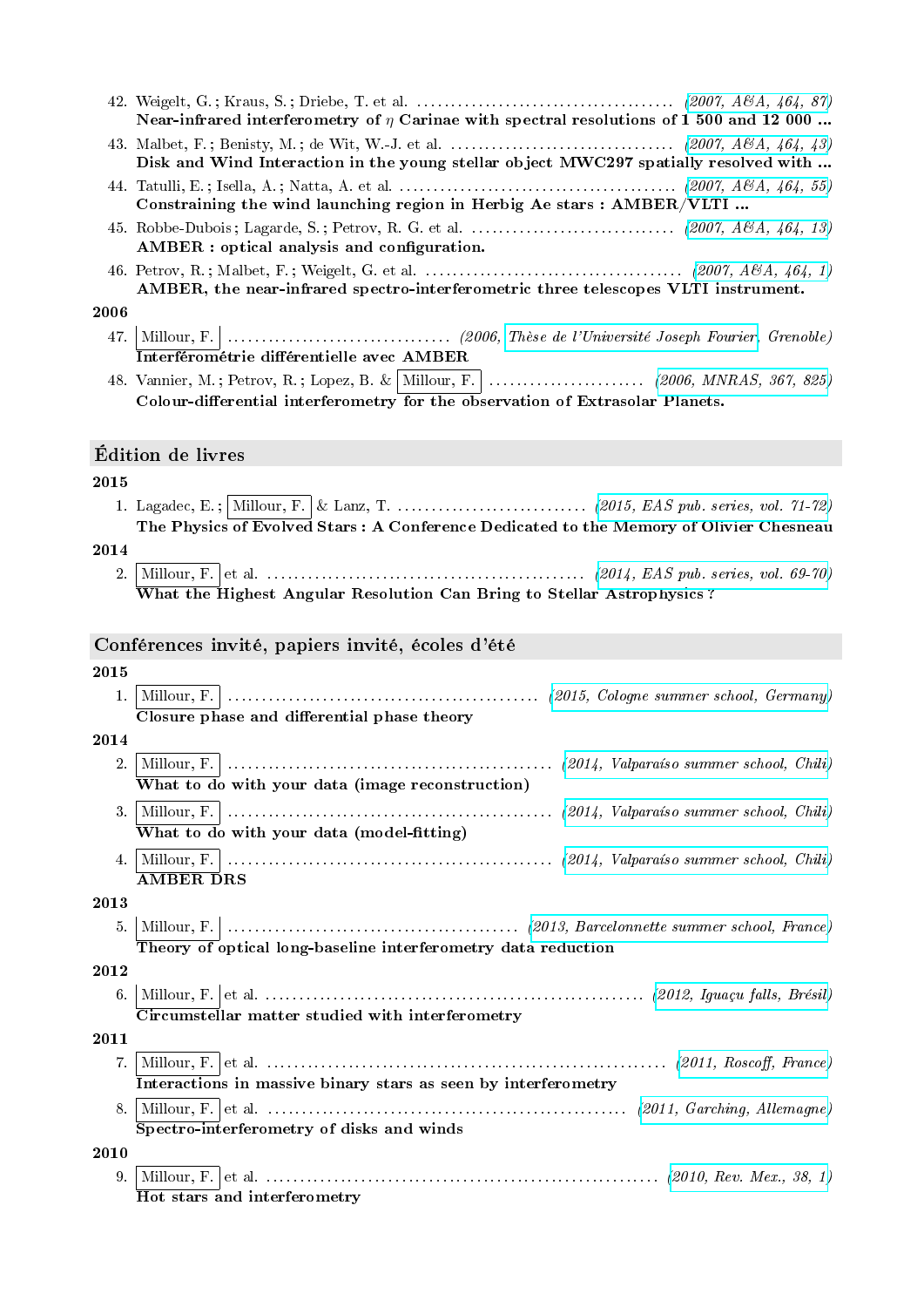2008

- 10. Millour, F. . . . . . . . . . . . . . . . . . . . . . . . . . . . . . . . . . . . . . . . . . . . . . . . . . [\(2008, New astronomy review, 52, 177\)](http://adsabs.harvard.edu/abs/2008NewAR..52..177M) All you ever wanted to know about optical long baseline interferometry, but were too shy to ask your advisor.
- 11. Millour, F. ; Ségransan, D. ; Berger, J.-P. et al. . . . . . . . . . . . . . [\(2008, New astronomy review, 52, 208\)](http://adsabs.harvard.edu/abs/2008NewAR..52..208M) Interferometry basics in practice : exercises.

# 2007

12. Millour, F. ; Petrov, R. ; Malbet, F. et al. . . . . . . . . . . . . . . . . . . . . . . [\(2007, ESO Calibration workshop\)](http://arxiv.org/abs/0705.1636) AMBER on the VLTI : data processing and calibration issues.

# Articles ESO Messenger

# 2014

- 1. Millour, F. ; Lagadec, E.; De Marco, O. et al. . . . . . . . . . . . . . . . . . [\(2014, ESO Messenger, 158, 35\)](http://adslabs.org/adsabs/abs/2014Msngr.158...35M/) Catching Stellar Mergers at Work with the Very Large Telescope Interferometer
- 2. Lopez, B. ; Lagarde, S. ; Jae, W. et al. . . . . . . . . . . . . . . . . . . . . . . . . . . . . . . [\(2014, ESO Messenger, 157, 5\)](http://adslabs.org/adsabs/abs/2014Msngr.157....5L/) An Overview of the MATISSE Instrument - Science, Concept and Current Status

#### 2009

- 3. Lebouquin, J.-B.;  $\boxed{\text{Milour}, F}$ ; Merand, A. et al. . . . . . . . . . . . . . . . [\(2009, ESO Messenger, 137, 25\)](http://adsabs.harvard.edu/abs/2009Msngr.137...25L) First images from the VLTI
- 4. Millour, F. ; Chesneau, O. ; Driebe, T. et al. . . . . . . . . . . . . . . . . . . . . . . . [\(2009, ESO Messenger, 135, 26\)](http://adsabs.harvard.edu/abs/2009Msngr.135...26M) Wolf-Rayet stars at the highest angular resolution

#### 2008

5. Nardetto, N. ; Kervella, P. ; Barnes, T. et al. . . . . . . . . . . . . . . . . . . . . . . . . [\(2008, ESO Messenger, 134, 20\)](http://adsabs.harvard.edu/abs/2008Msngr.134...20N) From the Dynamics of Cepheids to the Milky Way Rotation and the Calibration of the Distance Scale

### 2007

6. Malbet, F. ; Petrov, R. ; Weigelt, G. et al. . . . . . . . . . . . . . . . . . . . . . . . . . . [\(2007, ESO Messenger, 127, 37\)](http://adsabs.harvard.edu/abs/2007Msngr.127...37M) First AMBER/VLTI Science

# Présentations orales (hors enseignement et conférences invité), séminaires

|      | 18/11 Atelier MATISSE : MATISSE stellar physics proposals  Nice, France                                        |
|------|----------------------------------------------------------------------------------------------------------------|
|      |                                                                                                                |
|      | 08/11 Journée scientifique de l'OCA : Imager les étoiles avec le VLTI et CHARA  Nice, France                   |
|      | 08/06 Conférence : Les travaux d'Olivier Chesneau : les étoiles massives  Nice, France                         |
|      | $20/01$ Atelier optique adaptative : Spatio-spectral pupil remapping  ONERA, Châtillon, France                 |
| 2014 |                                                                                                                |
|      | $05/09$ Séminaire: Pushing the VLTI to the limits  University of New Mexico, Las Cruces, NM, USA               |
|      | 04/08 Séminaire : Pushing the VLTI to the limits  Lowell Observatory, Flagstaff, AZ, USA                       |
|      |                                                                                                                |
|      |                                                                                                                |
| 2013 |                                                                                                                |
|      | $25/09$ Conférence: Optical interferometry and adaptive optics of bright transients  Santa Fe, NM, USA         |
|      | $25/09$ Conférence: "DISCO": Dividing Interferometer for Star Characterization and Observation  OHP,<br>France |
|      |                                                                                                                |
|      | $15/02$ Atelier VEGAS: VLTI current state and opportunities  Observatoire de la côte d'Azur, Nice              |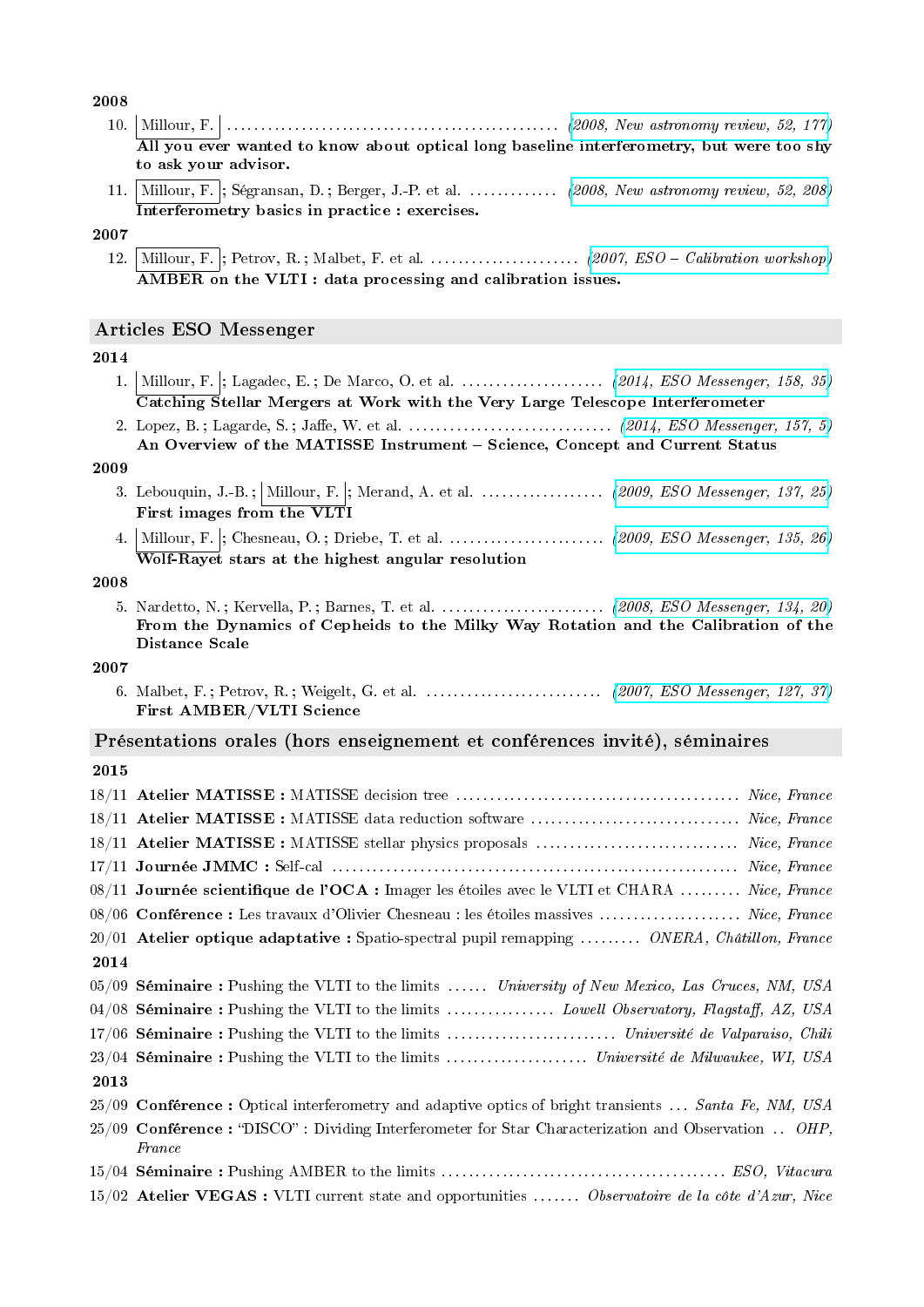|      | $04/07$ Conférence: Chromatic imaging in interferometry using self-cal  SPIE, Amsterdam                                                                    |
|------|------------------------------------------------------------------------------------------------------------------------------------------------------------|
|      | 11/06 Séminaire : Imaging stellar surfaces : a dream?  Observatoire de Vienne, Autriche                                                                    |
|      | 23/05 Atelier POLCA : Self-cal appliqué à l'interférométrie optique  ENS Lyon                                                                              |
|      | 23/05 Atelier POLCA : Beauty contest 2012 : contribution Millour/Vannier  ENS Lyon                                                                         |
|      |                                                                                                                                                            |
| 2011 |                                                                                                                                                            |
|      | 18/01 Séminaire : L'environnement proche et la surface des étoiles imagés par le VLTI. Observatoire de la<br>côte d'Azur, Nice                             |
| 2010 |                                                                                                                                                            |
|      | $03/02$ Séminaire : Imager la surface et l'environnement proche des étoiles : du rêve à la réalité. Collège de<br>France, Paris                            |
| 2009 |                                                                                                                                                            |
|      | $03/12$ Séminaire : Les étoiles de Wolf-Rayet, vues par interférométrie IR  Laboratoire FIZEAU, Nice                                                       |
|      | 27/10 Séminaire : Wolf-Rayet stars through the eyes of interferometers  MPIFR Bonn, Allemagne                                                              |
|      | 02/07 Conférence : Les étoiles B[e], Illustration sur HD87643  SF2A, Besançon                                                                              |
|      |                                                                                                                                                            |
|      | 09/02 Séminaire: Towards imaging with the VLTI  Monte Porzio observatory, Rome, Italie                                                                     |
| 2008 |                                                                                                                                                            |
|      |                                                                                                                                                            |
|      | 24/06 Conférence: Wolf-Rayet stars probed by AMBER / VLTI  SPIE, Marseille                                                                                 |
| 2007 |                                                                                                                                                            |
|      | 22/02 Atelier : Differential interferometry with AMBER/VLTI  AMBER scientific workshop, Grenoble                                                           |
|      | 22/02 Séminaire : Differential interferometry with AMBER/VLTI  MPIFR Bonn, Allemagne                                                                       |
| 2006 |                                                                                                                                                            |
|      | 15/12 Soutenance de thèse : Interférométrie différentielle avec AMBER  LAOG, Grenoble                                                                      |
|      | 23/06 Atelier : AMBER, recombineur fibré du VLTI,  Rencontres LPMC/LUAN, Nice                                                                              |
| 2005 |                                                                                                                                                            |
|      |                                                                                                                                                            |
|      | 17/11 Atelier : AMBER : analyse de données  Rencontres AMBER, Grenoble                                                                                     |
|      | 02/08 Conférence : Extrasolar Giant Planets with AMBER / VLTI. Where do we stand?  SPIE, San<br>Diego, USA                                                 |
|      | 25/07 Séminaire: AMBER Data processing, Theory, tips and tricks  ESO Santiago, Chili                                                                       |
|      | 25/05 Séminaire: Interferometry with AMBER on the VLTI  MPIFR Bonn, Allemagne                                                                              |
|      | 18/05 Atelier : Interférométrie différentielle avec AMBER, l'instrument proche IR du VLTI  École de<br>formation "Imagerie à Très haute dynamique", Fréjus |
| 2004 |                                                                                                                                                            |
|      | $08/11$ Atelier: installation of amdlib and ammyorick functionnalities  AMBER data reduction workshop,<br>Grenoble                                         |
|      | Conférences, évènements grand public, presse, TV, etc.                                                                                                     |
| 2014 |                                                                                                                                                            |
|      |                                                                                                                                                            |

- 18/09 Communiqué : [Fusion d'étoiles en direct](http://www.insu.cnrs.fr/node/4990) . . . . . . . . . . . . . . . . . . . . . . . . . . . . . . . . . . . . . . . . . . . . . . . . . . . . . . . . . . . 12/04 Communiqué : [VLT Spots Largest Yellow Hypergiant Star](http://www.eso.org/public/news/eso1409/) . . . . . . . . . . . . . . . . . . . . . . . . . . . . . . . . . . . . . . . . . 2013
- 18/03 Conférence : Histoire de l'instrumentation astronomique (journée de formation des enseignants) . . . . Observatoire de la Côte d'Azur, Nice
- 2011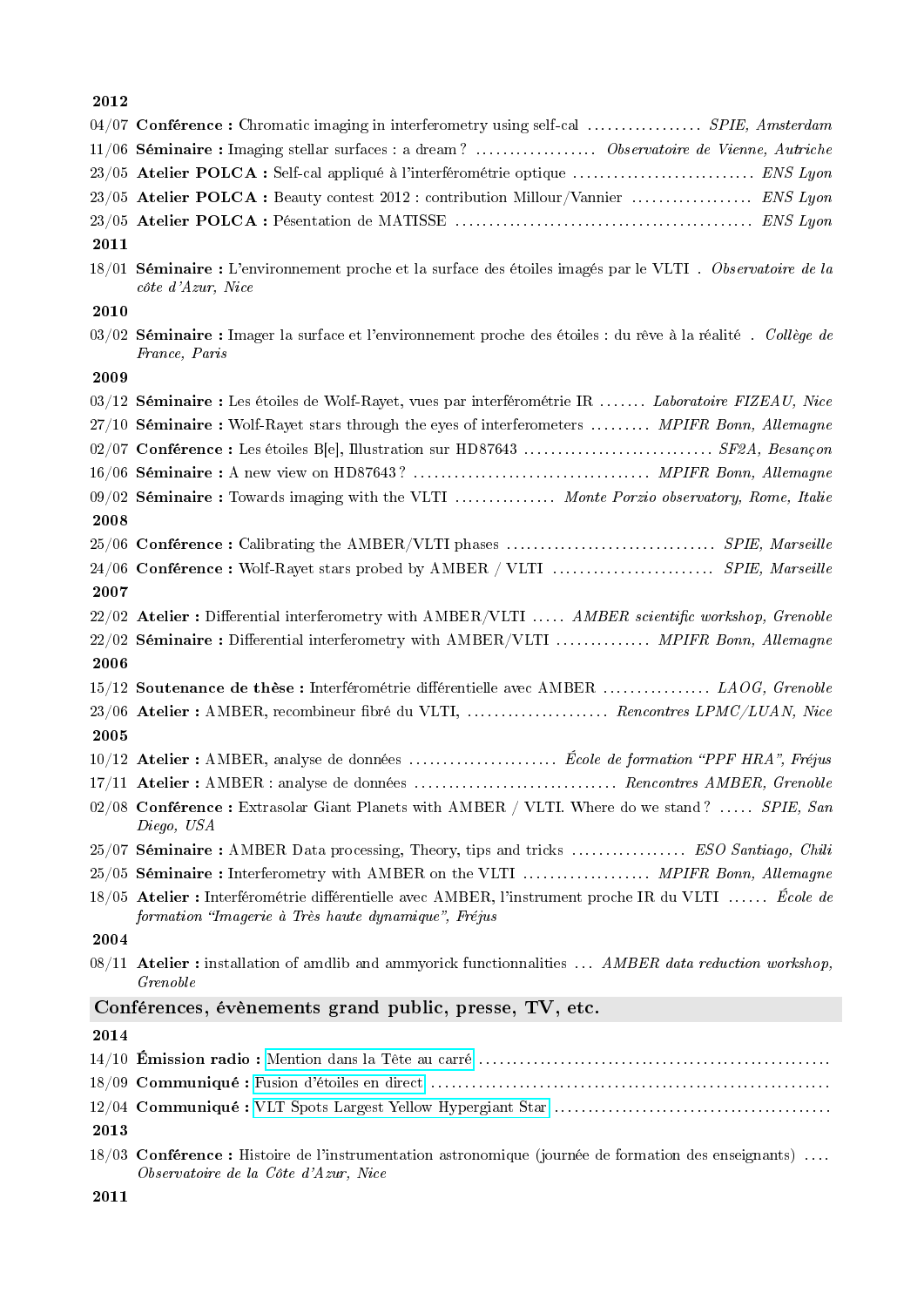|      | 15/12 Intervention sur France 3 Nice : Journée des collégiens de l'OCA.                                                       |
|------|-------------------------------------------------------------------------------------------------------------------------------|
|      |                                                                                                                               |
|      | $20/10$ Atelier : Fête de la science, atelier d'imagerie planétaire Village des sciences de l'Université de Nice              |
|      | 09/06 Conférence : Imager la surface et l'environnement d'une étoile : un rêve ?  Centre Universitaire<br>Mediterranéen, Nice |
|      |                                                                                                                               |
|      | 26/01 Communiqué : Première image 3D de l'environnement proche d'une étoile supergéante chaude (com-                          |
| 2010 |                                                                                                                               |
| 2009 |                                                                                                                               |
|      |                                                                                                                               |
|      | $29/07$ Communiqué : Sharpest views of Betelgeuse reveal how supergiant stars lose mass                                       |
| 2008 |                                                                                                                               |
|      |                                                                                                                               |
| 2006 |                                                                                                                               |
| 2005 |                                                                                                                               |
|      |                                                                                                                               |
|      | 2004 Conférence : La lumière des étoiles  Maison des Jeunes et de la Culture Péri, Grenoble                                   |
|      |                                                                                                                               |
|      | 2003 Conférence : Le volcanisme dans le système solaire  Club d'astronomie de l'INPG, Grenoble                                |
|      | Autres publications (conférences)                                                                                             |
| 2015 |                                                                                                                               |
| 1.   | Olivier Chesneau's work on Novae                                                                                              |
| 2.   |                                                                                                                               |
|      | Olivier Chesneau's work on Massive stars                                                                                      |
|      | $\gamma^2$ Velorum : combining interferometric observations with hydrodynamic simulations                                     |
|      |                                                                                                                               |
|      | Hydrogen Lines in Mira Stars Through Interferometry and Polarimetry                                                           |
| 2014 |                                                                                                                               |
| 5.   | Optical Interferometry and Adaptive Optics of Bright Transients                                                               |
| 6.   |                                                                                                                               |
|      | <b>DISCO</b> : a Spatio-Spectral Recombiner for Pupil Remapping Interferometry                                                |
|      | Interferometry concepts                                                                                                       |
|      | Observation of Double Star by Long Baseline Interferometry                                                                    |
|      |                                                                                                                               |
|      |                                                                                                                               |
|      | Overview of Stellar Interferometry and its contribution to the study of massive stars                                         |
|      |                                                                                                                               |
|      | Comparison between nulling and standard interferometry : a first assessment                                                   |
|      | Off-axis nulling transfer function measurement : a first assessment                                                           |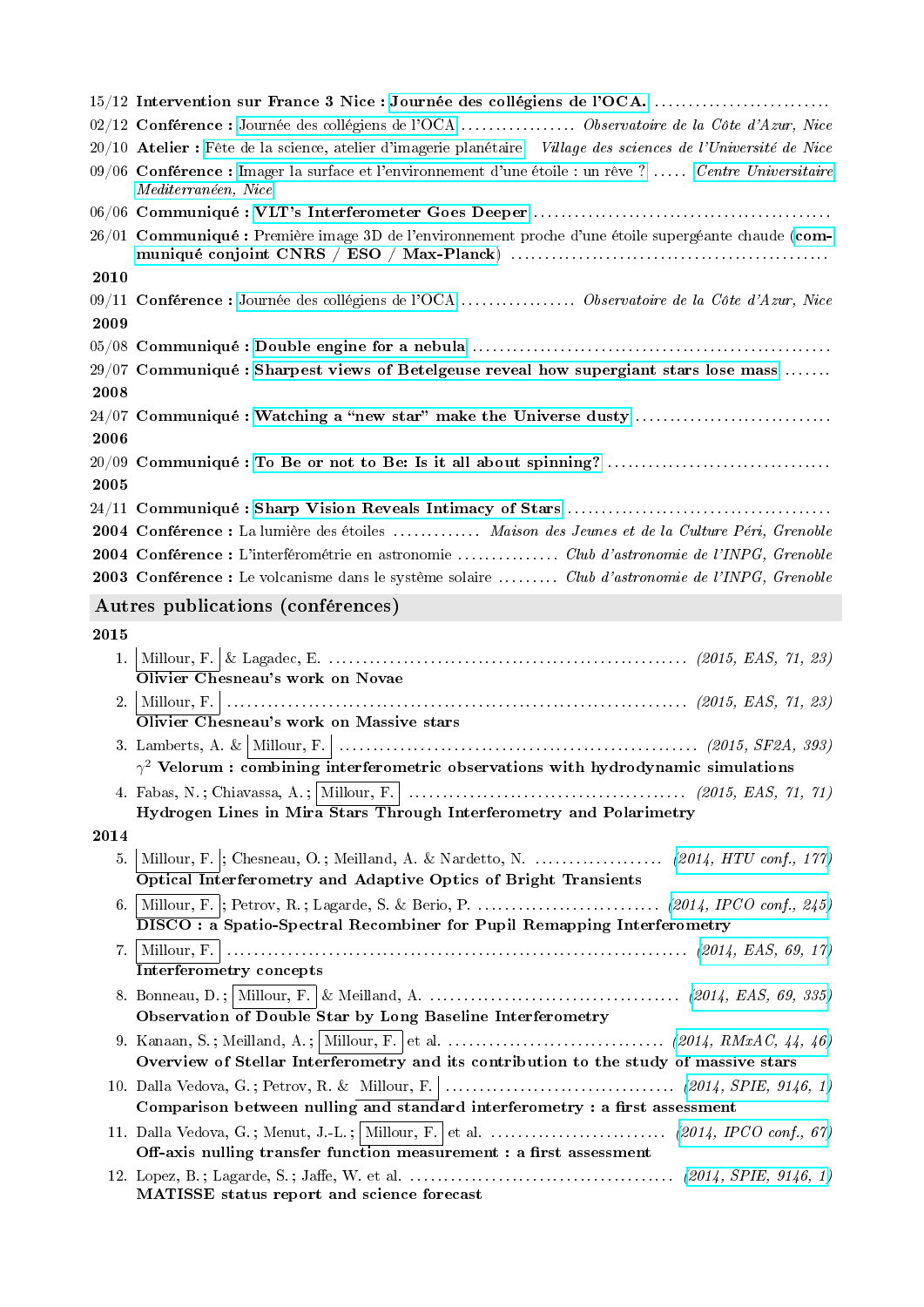# 2013

| 2019 |                                                                                                                                                                                                                                                |
|------|------------------------------------------------------------------------------------------------------------------------------------------------------------------------------------------------------------------------------------------------|
|      | 13. Carbillet, M.; La Camera, A.; Chesneau, O.; Millour, F.    (2013, $AO4ELT$ conf., 104)<br>Deconvolution-based super resolution for post-AO data                                                                                            |
|      | 14. Hadjara, M.; Vakili, F.; Domiciano de Souza, A.; Millour, F. et al.  (2013, EAS, 59, 131)<br>SCIROCCO+: Simulation Code of Interferometric-observations for ROtators and Cir-<br><b>Cumstellar Objects including Non-Radial Pulsations</b> |
|      | SCIROCCO : Simulation Code of Interferometric-observations for ROtators and CirCum-<br>stellar Objects                                                                                                                                         |
| 2012 |                                                                                                                                                                                                                                                |
| 16.  | Circumstellar Matter Studied by Spectrally-Resolved Interferometry                                                                                                                                                                             |
|      |                                                                                                                                                                                                                                                |
|      | Three recipes for improving the image quality with optical long-baseline interferometers :<br>BFMC, LFF, and DPSC                                                                                                                              |
|      | VLTI/AMBER differential interferometry of the broad-line region of the quasar 3C273                                                                                                                                                            |
|      |                                                                                                                                                                                                                                                |
|      | High-precision closure phase for low spectral resolution optical interferometry                                                                                                                                                                |
|      | Accompanying optical interferometry worldwide: the JMMC tools and services                                                                                                                                                                     |
|      | 21. Baron, Fabien; Cotton, William D.; Lawson, Peter R. et al.  (2012, SPIE conf., 8445, 1E)<br>The 2012 interferometric imaging beauty contest                                                                                                |
|      | Perspective of imaging in the mid-infrared at the Very Large Telescope Interferometer                                                                                                                                                          |
|      | Stars with the B[e] phenomenon seen by long baseline interferometry                                                                                                                                                                            |
| 2010 |                                                                                                                                                                                                                                                |
| 24.  | Imaging "Pinwheel" nebulae with optical long-baseline interferometry                                                                                                                                                                           |
| 25.  | Images of unclassified and supergiant B[e] stars disks with interferometry                                                                                                                                                                     |
|      | The third version of the AMBER data reduction software                                                                                                                                                                                         |
|      | Spectral regularization and sparse representation bases for interferometric imaging                                                                                                                                                            |
| 2009 |                                                                                                                                                                                                                                                |
| 28.  | Millour, F.  ; Chesneau, O.; Borges Fernandes, M. & Meilland, A.  (2009, SF2A conf. Besançon)<br>B[e] stars at the highest angular resolution : the case of HD87643                                                                            |
|      | 29. Bendjoya, P.; Domiciano de Souza, A.; Vakili, F.; Millour, F.; Petrov, R.  (2009, ASP conf. 404,<br><i>330)</i>                                                                                                                            |
|      | Canopus Angular Diameter Revisited by the AMBER Instrument of the VLT Interfero-<br>meter                                                                                                                                                      |
|      | 30. Weigelt, G.; Kraus, S.; Driebe, T.; Hofmann, K.-H.; Millour, F. et al. (2009, ESO – S. VLT conf.<br>107)                                                                                                                                   |
|      | VLTI-AMBER Observations of $\eta$ Carinae with High Spatial Resolution and Spectral Re-<br>solutions of $\lambda/\Delta\lambda=1500$ and 12 000                                                                                                |
|      | <b>MATISSE Science Cases</b>                                                                                                                                                                                                                   |
|      |                                                                                                                                                                                                                                                |

32. Lopez, B. et al. . . . . . . . . . . . . . . . . . . . . . . . . . . . . . . . . . . . . . . . . . . . . . . . . . . . . (2009, ESO S. VLT conf. 353) MATISSE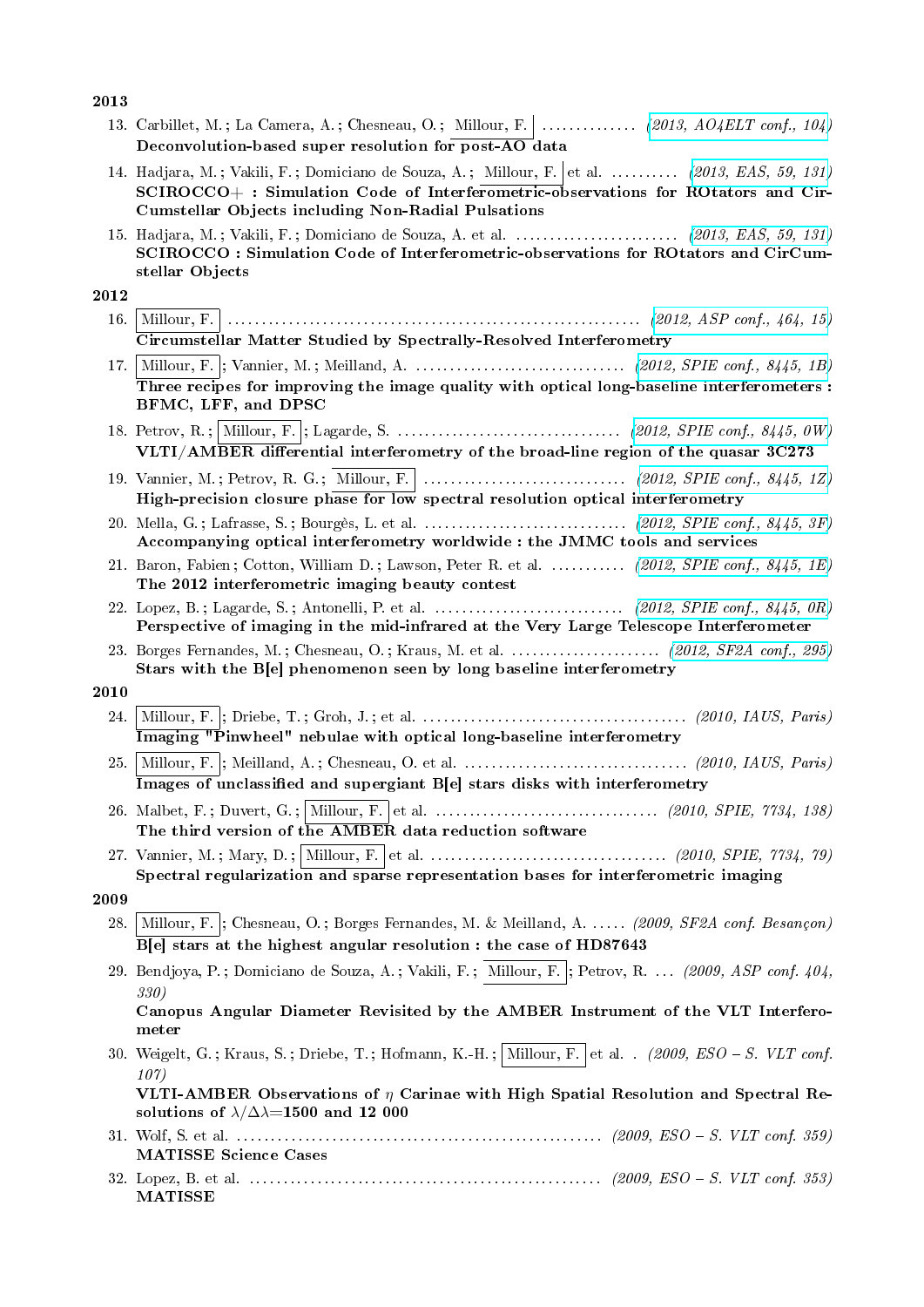33. Nardetto, N. et al. . . . . . . . . . . . . . . . . . . . . . . . . . . . . . . . . . . . . . . . . . . . . . . . . . . . . . . . (2009, AIP conf. 1170, 13) From the Dynamics of Cepheids to the Milky Way Rotation, and the Distance Scale Calibration

- 34. Millour, F. |; Valat, B. ; Petrov, R. G. ; Vannier, M. . . . . . . . . (2008, SPIE conf. Marseille, 7013, 132) "Advanced" data reduction for the AMBER instrument
- 35. Millour, F. |; Petrov, R. G.; Vannier, M.; Kraus, S. . . . . . . . . (2008, SPIE conf. Marseille, 7013, 41)  $\overline{\rm AMBER}$  closure and differential phases : accuracy and calibration with a beam commutation
- 36. Millour, F. ; Chesneau, O.; Driebe, T. et al. . . . . . . . . . . . . . . (2008, SPIE conf. Marseille, 7013, 24) Wolf-Rayet stars probed by AMBER/VLTI
- 37. Petrov, R.; Millour, F. ; Chesneau, O.; Weigelt, G.; Bonneau, D. et al. . (2008,  $ESO$  The power of optical/IR interferometry, 153) First AMBER/VLTI observations of hot massive stars.
- 38. Vannier, M.; Millour, F. ; Petrov & R. G.; Rantakyrö, F. . . . (2008, ESO The power of optical/IR interferometry, 545) Color-Differential Interferometry with  $AMBER/VLTI$ . Data Processing and Precision from Early Observations
- 39. Bendjoya, Ph.; Domiciano de Souza, A.; Vakili, F. et al. . . . . . . . . . . . . (2008, SF2A conf. Paris, 59) Precise Canopus angular diameter measurement from AMBER/VLTI, photospheric structures suspected
- 40. Mourard, D.; Nardetto, N.; Lagarde, S. et al. . (2008,  $ESO$  The power of optical/IR interferometry, 477)

LMC Cepheids with the VLTI

41. Malbet, F.; Benisty, M.; De Wit, W. J. et al. . (2008, ESO - The power of optical/IR interferometry, 255)

Disentangling the Wind and the Disk in the Close Surrounding of the Young Stellar Object MWC297 with AMBER/VLTI

- 42. Hofmann, K.-H.; Heininger, M.; Jaffe, W. et al. . . . . . . . . . . . (2008, SPIE conf. Marseille, 7013, 122) Aperture-synthesis imaging with the mid-infrared instrument MATISSE
- 43. Lopez, B. ; Antonelli, P. ; Wolf, S. et al. . . . . . . . . . . . . . . . . . . . . . . (2008, SPIE conf. Marseille, 7013, 70) MATISSE : perspective of imaging in the mid-infrared at the VLTI
- 44. Weigelt, G. et al. . . . . . . . . . . . . . . . . . . . . . . . . . . . . . . . . . . . . . . . . . . . . . . . . . . . . . . (2008, SF2A conf. Paris, 59) VLTI-AMBER observations of Eta Carinae with the FINITO fringe tracker and spectral resolution 12000

- 45. Malbet, F. ; Petrov, R. ; Weigelt, G. et al. . . . . . . . . . . . . . . . . . . . . . . . . . . (2007, SF2A conf. Grenoble, 13) In the intimacy of stars with AMBER at the VLTI
- 2006
	- 46. Millour, F. ; Vannier, M. ; Petrov, R. et al. . . . . . . . . . . . . . . . . . . . . . . . . . . . . (2006, IAU Colloq. 200, 291) Extrasolar Planets with AMBER/VLTI, What can we expect from current performances ?
	- 47. Millour, F. : Vannier, M. ; Petrov, R. et al. . . . . . . . . . . . . . . . . (2006, EAS Publications Series, 22, 379)  $\overline{\text{Differential}}$  interferometry with the AMBER/VLTI instrument : description, performances and illustration.
	- 48. Stee, P.; Meilland, A.; Vannier, M.; Millour, F. et al. . . . . . . . . . . . . . . . . . (2006, SF2A conf., 507) New results from the VLTI on  $\overline{\text{massive hot}}$  stars : First direct detection of a Keplerian disk around  $\alpha$  Arae
	- 49. Valat, B. ; Schmider, F. X. ; Lopez, B. et al. . . . . . . . . . . . . . . . . . . . . . . . . . . . . . . . . . . . (2006, SPIE, 6268, 4) Study of the scientific potential of a three 40cm telescopes interferometer at Dome C
	- 50. Lagarde, S. et al. . . . . . . . . . . . . . . . . . . . . . . . . . . . . . . . . . . . . . . . . . . . . . . . . . . . . . . . . . . . (2006, SPIE, 6268, 115) MATISSE : a four beams combiner in the mid-infrared for the VLTI
	- 51. Weigelt, G. et al. . . . . . . . . . . . . . . . . . . . . . . . . . . . . . . . . . . . . . . . . . . . . . . . . . . . . . . . . . . . . (2006, SPIE, 6268, 88) VLTI-AMBER observations of Eta Carinae with high spatial resolution and spectral resolutions of 1,500 and 10,000

<sup>2008</sup>